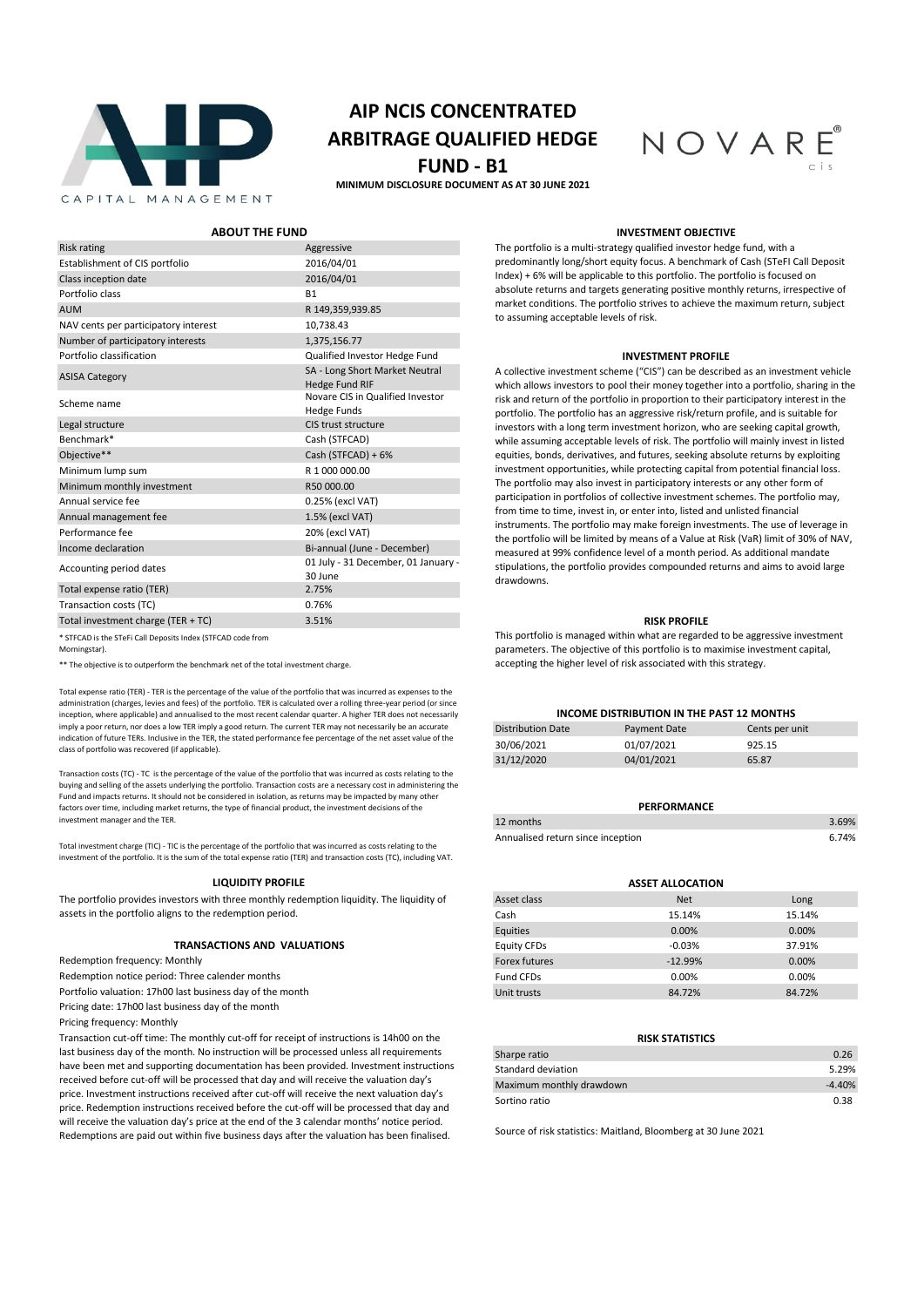| Year | Jan   | Feb      | Mar   | Apr      | May   | Jun   | Jul      | Aug      | Sep      | Oct   | Nov   | Dec      | <b>YTD</b> |
|------|-------|----------|-------|----------|-------|-------|----------|----------|----------|-------|-------|----------|------------|
| 2018 |       |          |       |          |       |       | 1.12%    | 0.08%    | 2.23%    | 1.30% | 0.76% | $-0.26%$ | 5.33%      |
| 2019 | 1.06% | 0.72%    | 0.95% | 0.03%    | 0.61% | 0.46% | 1.25%    | $-0.73%$ | $-4.40%$ | 1.68% | 2.47% | $-0.17%$ | 3.83%      |
| 2020 | 0.44% | $-2.35%$ | 0.89% | 5.08%    | 2.61% | 0.53% | $-2.49%$ | 1.00%    | 1.99%    | 0.22% | 0.70% | 0.52%    | 9.28%      |
| 2021 | 0.67% | 0.41%    | 0.29% | $-0.56%$ | 0.66% | 0.29% |          |          |          |       |       |          | 1.76%      |





Publication date: 22/07/2021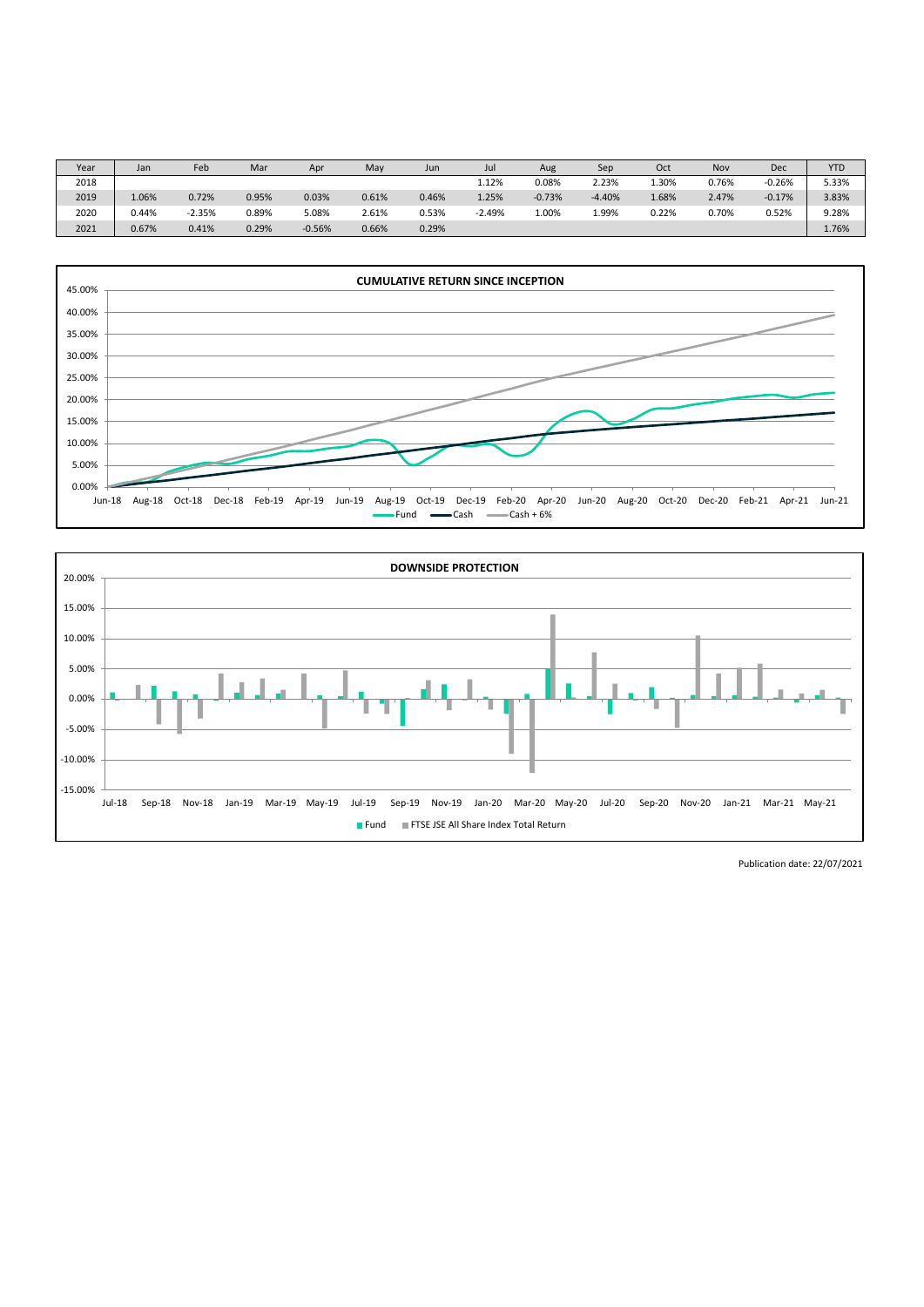# **General Hedge Fund**

Collective Investments (Unit Trusts) are generally medium to long term investments, but a hedge fund may have short term strategies and practices. The value of participatory interests (units) or the investment may go down as well as up. Past performance is not necessarily a guide to future performance. Hedge funds trade at ruling prices and prices may fluctuate post publication. Hedge funds can engage in scrip borrowing and scrip lending. The manager does not provide any guarantee, either with respect to the capital or the return of a portfolio. Any forecasts and/or commentary in this document are not guaranteed to occur. Different classes of participatory interests apply to these portfolios and are subject to different fees and charges. A schedule of fees and charges, with maximum commissions, is available on request from us or from your financial adviser. Hedge fund of funds invest into other portfolios of collective investment schemes, and the underlying portfolios may levy their own charges, which could result in a higher fee structure for the hedge fund of funds. Forward pricing is used. For portfolios that include derivatives, there is no assurance that a portfolio's use of a derivative strategy will succeed. A portfolio's management may employ a sophisticated risk management process, to oversee and manage derivative exposures within a portfolio, but the use of derivative instruments may involve risks different from, and, in certain cases, greater than, the risks presented by the securities from which they are derived. Foreign securities within portfolios may have additional material risks, depending on the specific risks affecting that country, such as: potential constraints on liquidity and the repatriation of funds; macroeconomic risks; political risks; foreign exchange risks; tax risks; settlement risks; and potential limitations on the availability of market information. Fluctuations or movements in exchange rates may cause the value of underlying international investments to go up or down. Investors are reminded that an investment in a currency other than their own may expose them to a foreign exchange risk. Hedge funds are collective investment schemes with a strategy that allows for leveraging and short selling strategies. Hedge fund strategies can result in losses greater than the market value of the fund, but investors' losses are limited to the value of the investment or contractual commitments. Hedge funds can also invest in illiquid instruments. While CIS in hedge funds differ from CIS in securities (long only portfolios) the two may appear similar, as both are structured in the same way, and are subject to the same regulatory requirements. The ability of a portfolio to repurchase, is dependent upon the liquidity of the securities and cash of the portfolio. A manager may, in exceptional circumstances, suspend repurchases for a period, subject to regulatory approval, to await liquidity, and the manager must keep the investors informed about these circumstances. Further risks associated with hedge funds include: investment strategies may be inherently risky; leverage usually means higher volatility; short-selling can lead to significant losses; unlisted instruments might be valued incorrectly; fixed income instruments may be low-grade; exchange rates could turn against the fund; other complex investments might be misunderstood; the client may be caught in a liquidity squeeze; the prime broker or custodian may default; regulations could change; past performance might be theoretical; or the manager may be conflicted.

### **Borrowing Hedge Funds**

A manager of a qualified investor hedge fund must maintain a repurchase policy, for which must provide a level of liquidity for the portfolio that would enable the manager to repurchase participatory interests within one calendar month of receipt of an investor instruction to repurchase.

#### **Commodities**

For hedge funds that include commodity securities, the extent of exposure to physical delivery is not permitted.

#### **Prices**

The latest prices are published monthly to Finswitch.

## **Performance fees**

The portfolio levies a performance fee of 20 % of the amount by which it outperforms the hurdle rate of STEFI Call Deposit Rate. The performance fee is payable quarterly and calculated daily. The High-Water Mark principle is applied in the performance fee calculation. The PERFORMANCE FEE FAQ DOCUMENT is available on request from us.

### **Performance returns**

Lump-sum performance returns are being quoted. Income distributions, prior to deduction of applicable taxes, are included in the performance calculations. NAV to NAV figures have been used for the performance calculations, as calculated by the Manager at the valuation point defined in the deed, over all reporting periods. Investment performance calculations are available for verification upon request by any person. Reinvestment of income is calculated on the actual amount distributed per participatory interest, using the ex-dividend date NAV price of the applicable class of the portfolio, irrespective of the actual reinvestment date. The performance is calculated for the B1 fee class. The individual investor performance may differ, as a result of initial fees, the actual investment date, the date of reinvestment and dividend withholding tax. The rate of return is calculated on a total return basis, and the following elements may involve a reduction of the investor's capital: interest rates, economic outlook, inflation, deflation, economic and political shocks or changes in economic policy. Annualised returns are period returns re-scaled to a period of one year. This allows investors to compare returns of different assets that they have owned for different lengths of time. All period returns greater than one year have been annualised. Returns for periods less than one year have not been annualised. A cumulative return is the aggregate amount an investment has gained or lost over time, independent of the period of time involved. Actual annual figures are available to the investor on request.

#### **Third party named portfolios**

For the third party named portfolios, the manager has entered into a co-named agreement with the third party. The manager retains full legal responsibility for the third party named portfolio. The assets of the portfolio are managed by an external financial services provider (FSP), being the investment manager. For co-named portfolios, the FSP has no intention of becoming a manager. There may be potential conflicts of interest, which must be managed in accordance with the conflicts of interest management policy.

#### **Valuations and transaction cut-off times**

The portfolio is valued monthly at 17h00 on the last day of the month. The withdrawal instruction must be received before 14h00 three calendar months, of the month prior to the pricing date, failing which, the next pricing date will apply.

#### **Structure of the portfolio**

**The portfolio was launched as a collective investment scheme trust arrangement on 01 April 2016, and did not exist in an unregulated environment.** The portfolio will not change its investment strategy or investment policy without prior approval from the Financial Sector Conduct Authority and investors. The ballot procedure, as prescribed in CISCA and the Deed, will be followed.

### **Additional information**

For additional information on the portfolio, refer to the following documents, available on our website [ww.aip.co.za], from your financial adviser, or on request from the Manager, free of charge.

- Application forms
- Annual report
- Fee schedule
- Performance fee FAQ
- Quarterly General Investor Report